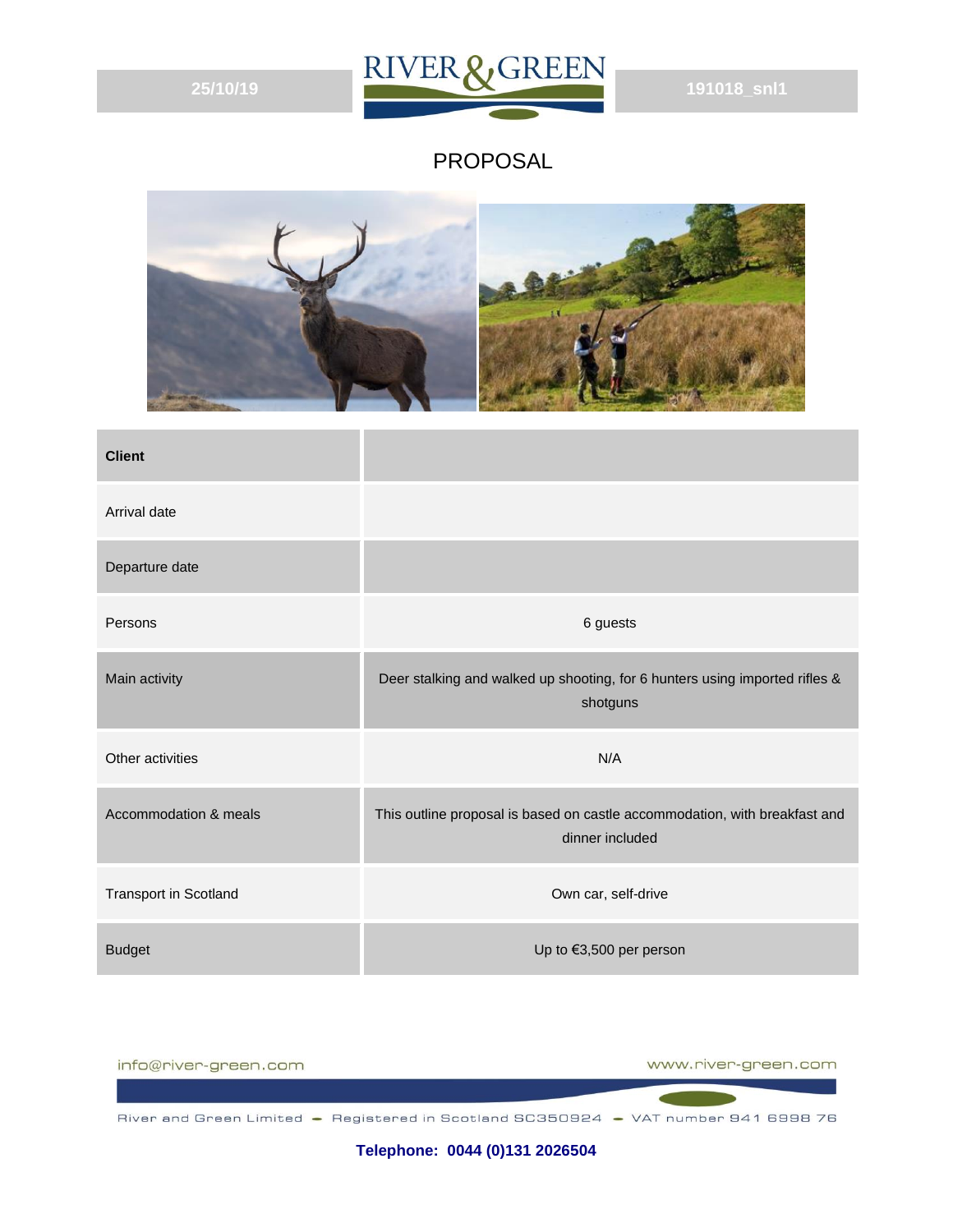

# Proposed itinerary

| <b>Day</b> | <b>Date</b> | <b>Activity</b>                                                                                                                                                                                                                                           | Accommodation                                            |
|------------|-------------|-----------------------------------------------------------------------------------------------------------------------------------------------------------------------------------------------------------------------------------------------------------|----------------------------------------------------------|
| Sun        |             | Drive to your accommodation in Highland Perthshire (1 hour 30<br>minutes north of Edinburgh)<br>Hotel check-in<br>Dinner                                                                                                                                  | Castle hotel,<br>Pitlochry<br><b>Highland Perthshire</b> |
| Mon        |             | <b>Breakfast</b><br>08:40 Drive to the place of stalking<br>09:00 - c.17:00 Red deer stag stalking, for 6 hunters hunting in 3 teams<br>of 2 (1 rifle per team). Each team will be accompanied by an expert<br>estate stalker<br>(3 stag limit)<br>Dinner | Castle hotel,<br>Pitlochry<br><b>Highland Perthshire</b> |
| Tue        |             | <b>Breakfast</b><br>08:40 Drive to the shoot meeting point<br>09:10 to c.16:00 Walked-up pheasant, partridge and mixed bag<br>shooting, for 6 guns using imported shotguns (expectation of 8-10 head<br>per gun)<br>Dinner                                | Castle hotel,<br>Pitlochry<br><b>Highland Perthshire</b> |
| Wed        |             | <b>Breakfast</b><br>08:40 Drive to the place of stalking<br>09:00 - c.17:00 Red deer stag stalking, for 6 hunters hunting in 3 teams<br>of 2 (1 rifle per team). Each team will be accompanied by an expert<br>estate stalker<br>(3 stag limit)<br>Dinner | Castle hotel,<br>Pitlochry<br><b>Highland Perthshire</b> |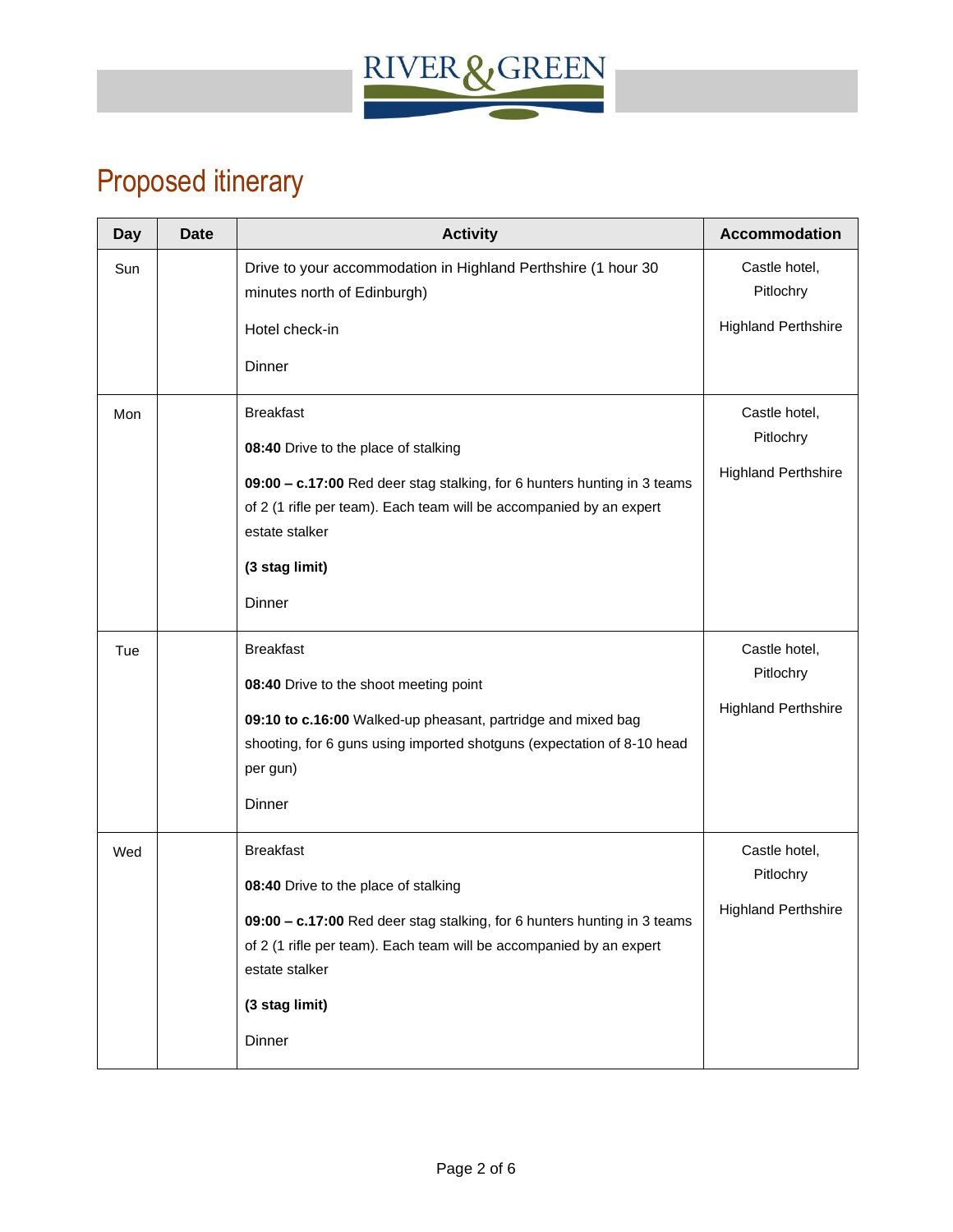

| <b>Thurs</b> | <b>Breakfast</b><br>08:40 Drive to the shoot meeting point<br>09:10 to c.16:00 Walked-up pheasant, partridge and mixed bag<br>shooting, for 6 guns using imported shotguns (expectation of 8-10 head<br>per gun)<br>Dinner        | Castle hotel,<br>Pitlochry<br><b>Highland Perthshire</b> |
|--------------|-----------------------------------------------------------------------------------------------------------------------------------------------------------------------------------------------------------------------------------|----------------------------------------------------------|
| Fri          | <b>Breakfast</b><br>08:40 Drive to the shoot meeting point<br>09:10 to c.16:00 Walked-up pheasant, partridge and mixed bag<br>shooting, for 6 guns using imported shotguns (expectation of 8-10 head<br>per gun)<br><b>Dinner</b> | Castle hotel,<br>Pitlochry<br><b>Highland Perthshire</b> |
| Sat          | Breakfast, hotel check-out & onward travel                                                                                                                                                                                        |                                                          |



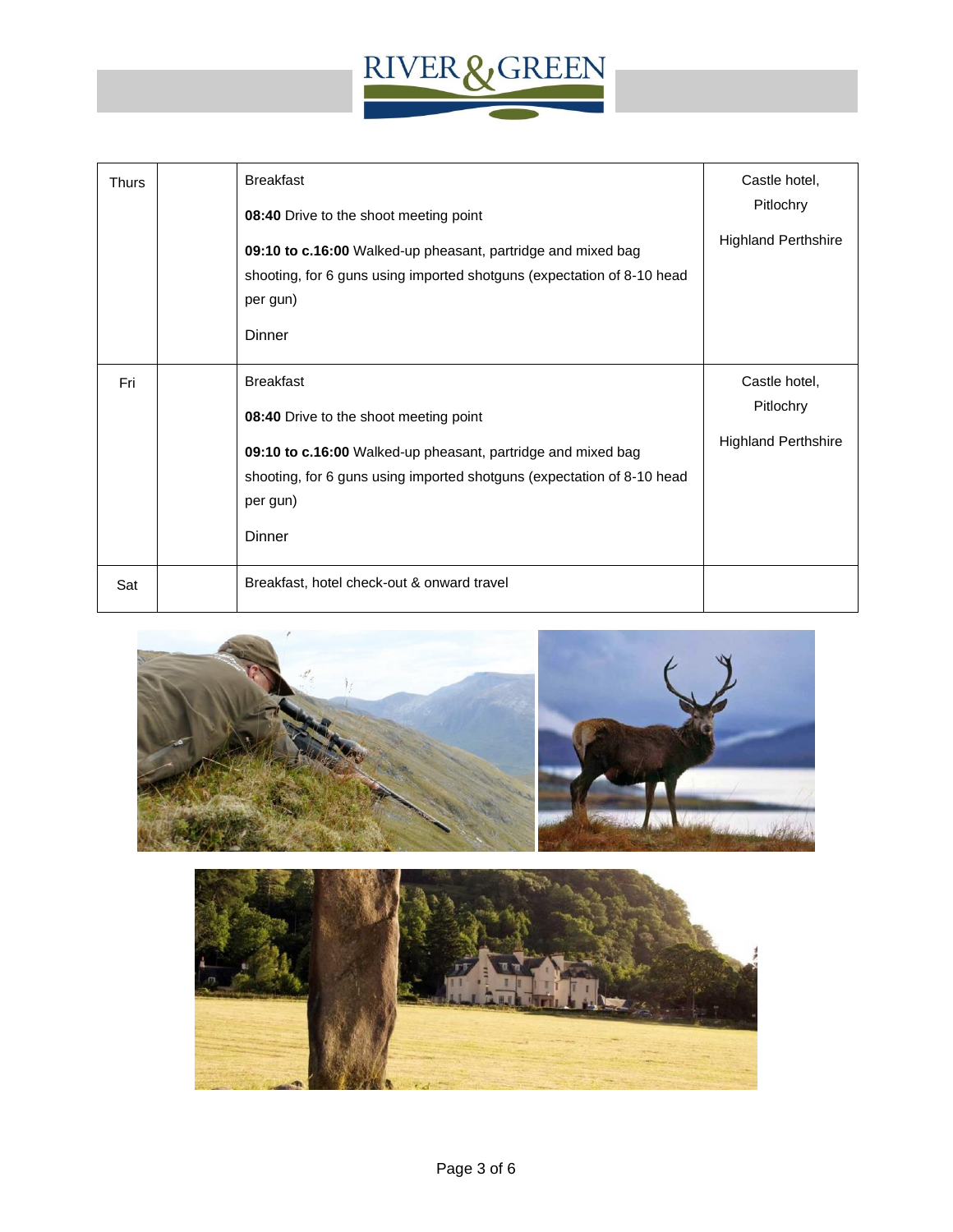



### Services excluded:

| Shotguns, cartridges, rifles and bullets | Lunches and drinks            |
|------------------------------------------|-------------------------------|
| Travel / shooting insurance              | Stalker's / gamekeeper's tips |
| Trophy preparation, shipping & venison   | Car hire                      |



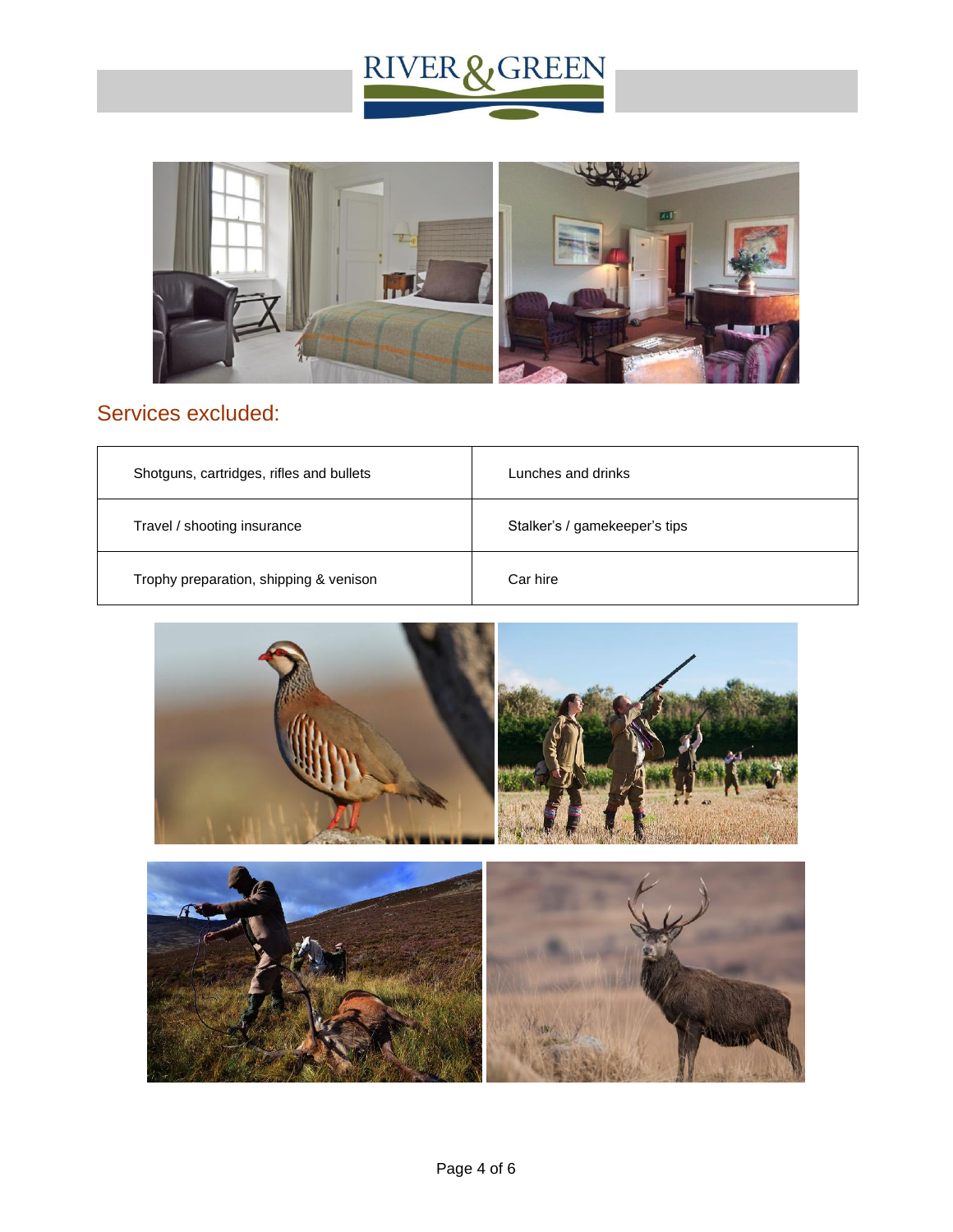

#### Services included:

| 6 nights' accommodation in a castle hotel (Highland                            | 2 days of red deer stag stalking, for 6 hunters hunting in                                                                                        |
|--------------------------------------------------------------------------------|---------------------------------------------------------------------------------------------------------------------------------------------------|
| Perthshire)                                                                    | 3 teams of 2 (1 rifle per team). Each team will be                                                                                                |
| 3 double bedrooms, for 6 guests with full Scottish                             | accompanied by an expert estate stalker                                                                                                           |
| breakfast and dinner included                                                  | 6 stag overall limit                                                                                                                              |
| The services of 3 expert estate deer stalkers while<br>stalking red deer stags | 3 days of walked-up pheasant, partridge and mixed bag<br>shooting, for 6 guns using imported shotguns<br>Expectation of 8-10 head per gun per day |
| The services of an expert estate gamekeeper while                              | 6 UK visitor permits for the use of imported rifles and                                                                                           |
| shooting walked up partridge                                                   | shotguns in Scotland                                                                                                                              |

The "on-call" support of your designated R&G representative for the duration of your time in Scotland